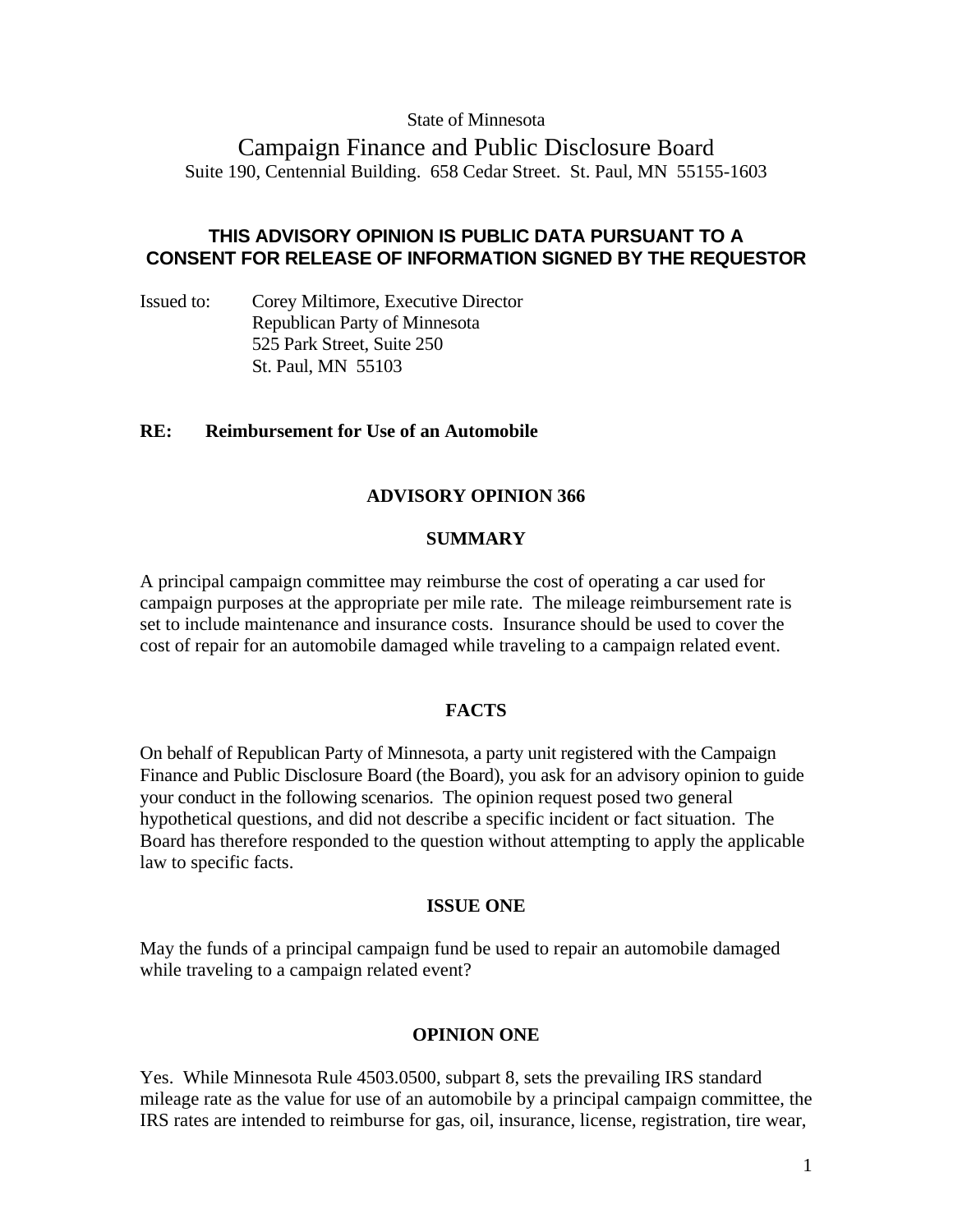and general maintenance and repairs, but IRS rules allow additional deductibility of casualty losses for property damage not reimbursed by insurance or other sources. When another source of reimbursement is not available or not taken, so long as the car accident occurred during a campaign-related event, campaign funds may be used to reimburse the cost of repairing the damaged vehicle.

#### **ISSUE TWO**

May an individual receive the automobile mileage reimbursement referenced in Minnesota Rules 4503.0500, subpart 8, from a principal campaign committee for use of their vehicle for a campaign related event and also submit additional bills to the principal committee for gas, repairs and maintenance of the automobile?

### **OPINION TWO**

Generally not. **An** individual may either apply for reimbursement under the standard mileage amount or may itemize for the cost of gas, repairs and other items related to the operation of the car during the trip. Standard mileage reimbursement may be claimed for driving of the vehicle, however, and when it is damaged in an accident, the cost of repairing it falls outside the typical maintenance and repairs covered by a standard mileage reimbursement.

Issued February 22,2005

Terri Ashmore, Chair Campaign Finance and Public Disclosure Board